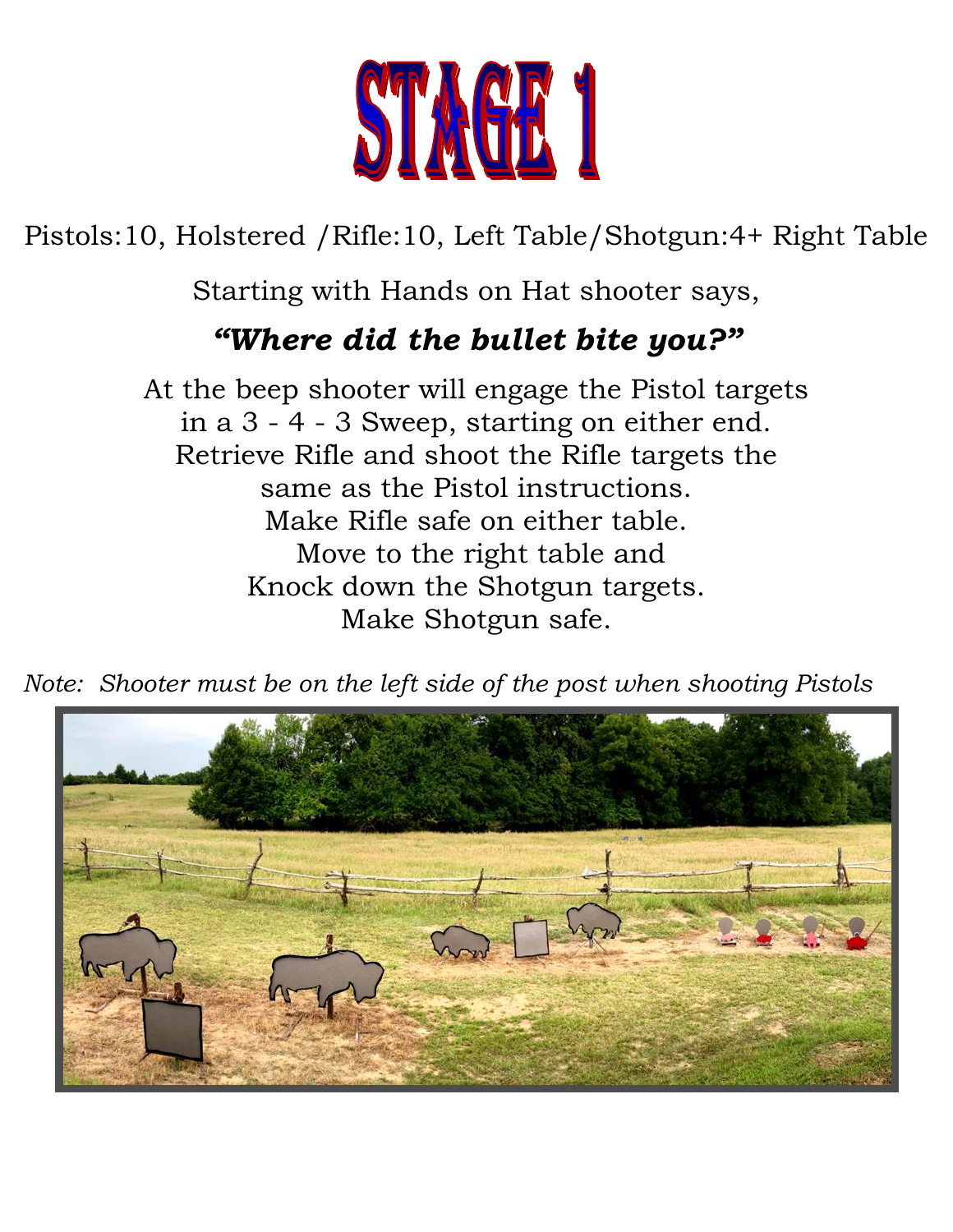

Shotgun:4+ Right Window/Rifle:10,Left Window/Pistols:10, Holstered

Starting at the right window with Thumbs on Belt shooter says,

## *"One of us must die"*

At the beep shooter will engage the Shotgun targets until down. Make Shotgun safe in any window. Retrieve Rifle and shoot the Rifle targets at least 2 times each, in any order. Make Rifle safe. Move left to the DOORWAY and shoot the Pistol targets the same as the Rifle instructions.

 *Note: This is a Round Count - targets may be shot in any order*

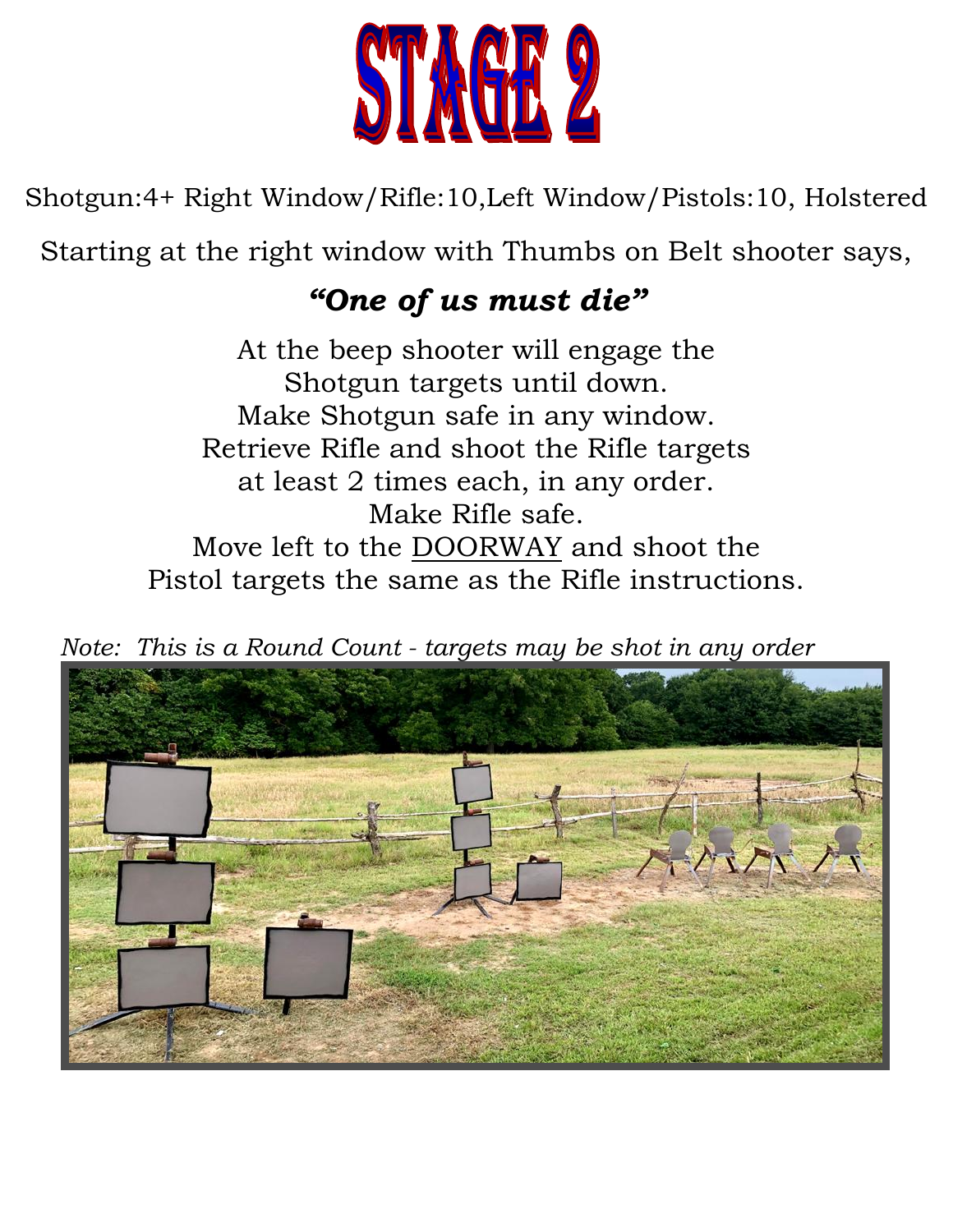

Rifle:10, Right side of Bar Pistols:10, STAGED on Center of Bar Shotgun: 4+ Left side of Bar Starting at the right side of the bar with Hands on Rifle on the Bar shooter says,

## *"Makes you wonder how we ever beat the Indians!"*

At the beep shooter will engage the Rifle targets in 2 Separate Nevada Sweeps starting on either end. Make Rifle safe anywhere on the Bar. Move to Center Bar and Shoot the Pistol targets the same as the Rifle instructions. Retrieve Shotgun and knock down the Shotgun targets.



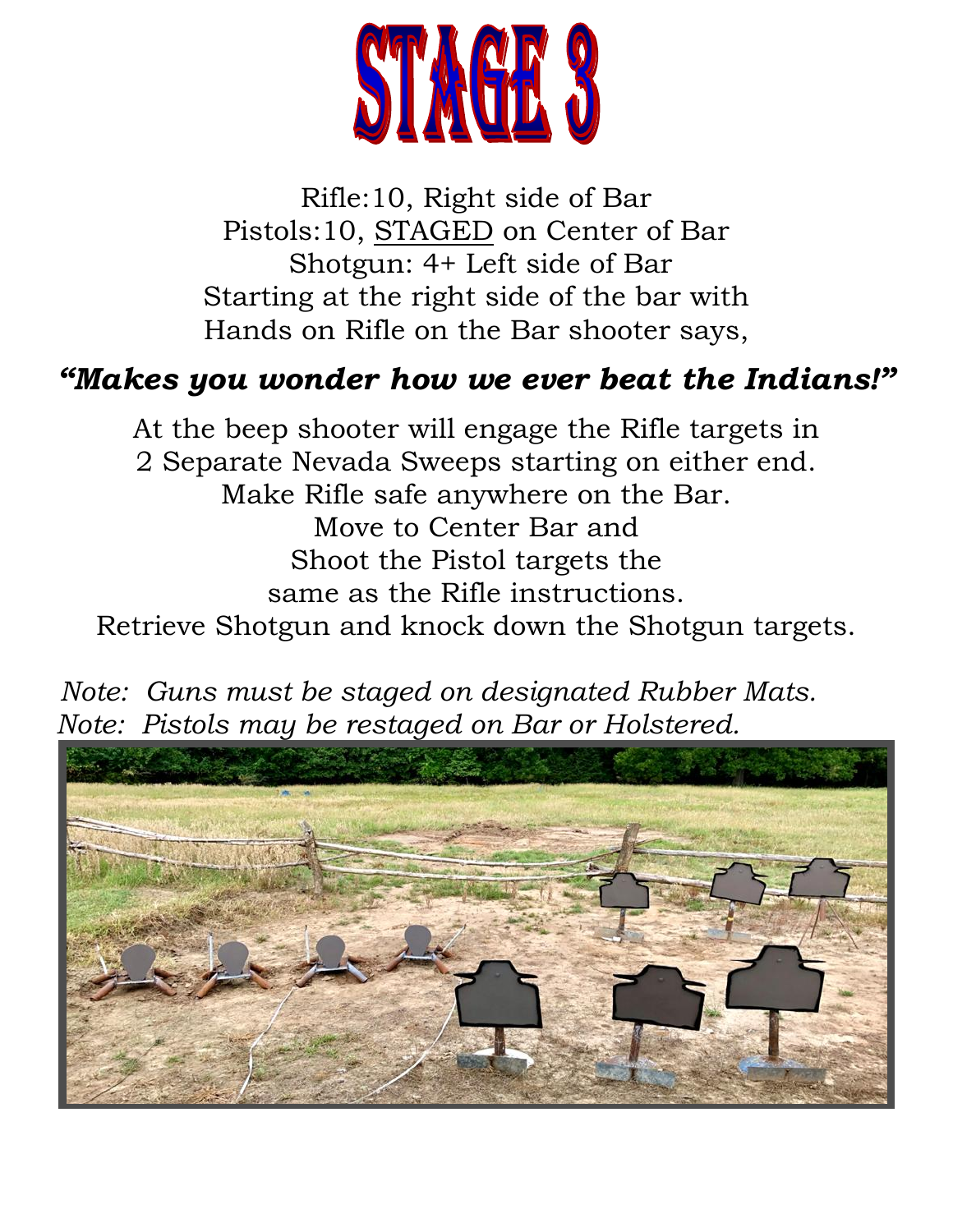

Rifle:10, Left Table/Pistols:10, Holstered/Shotgun:4+ Right Table

Starting behind left table with Hands at sides (not SASS default) shooter says,

# *"Who are the good guys?"*

At the beep shooter will engage the Rifle targets in a Double Tap Alternate Sweep starting on either target. Make Rifle safe. Move to between the two tables and shoot the Pistols the same as the Rifle instructions. Retrieve Shotgun and Knock down the Shotgun targets. Make Shotgun safe.

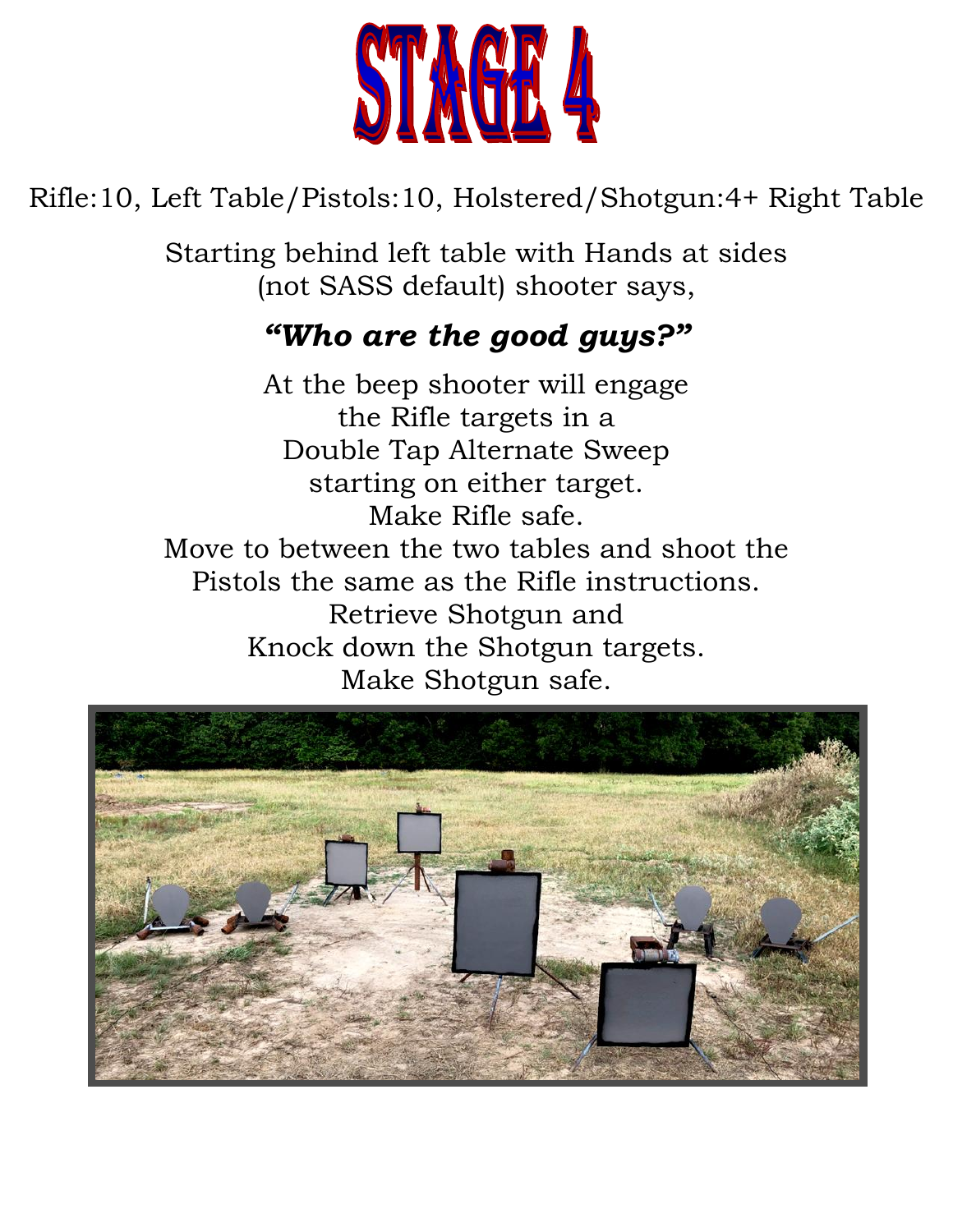

Rifle:10, staged on either Up-Range Table / Pistols:10 Holstered Shotgun: 4+ staged on Down-Range Table

> Starting at the Rifle Table with Hands on table shooter says

## *"Nothing is for always ~ except death!"*

At the beep shooter will engage the targets as follows;

| Rifle:   | Shoot Rifle targets in a Progressive Sweep      |
|----------|-------------------------------------------------|
|          | starting on either end. $(1,2,2,3,3,3,4,4,4,4)$ |
|          | Make Rifle safe on any table.                   |
| Pistols: | Move to forward position and shoot the Pistol   |
|          | targets the same as Rifle instructions.         |
| Shotgun: | Knock down the Shotgun targets.                 |
|          | Make Shotgun safe.                              |

*Note: All shots must be fired through the west framed opening.*